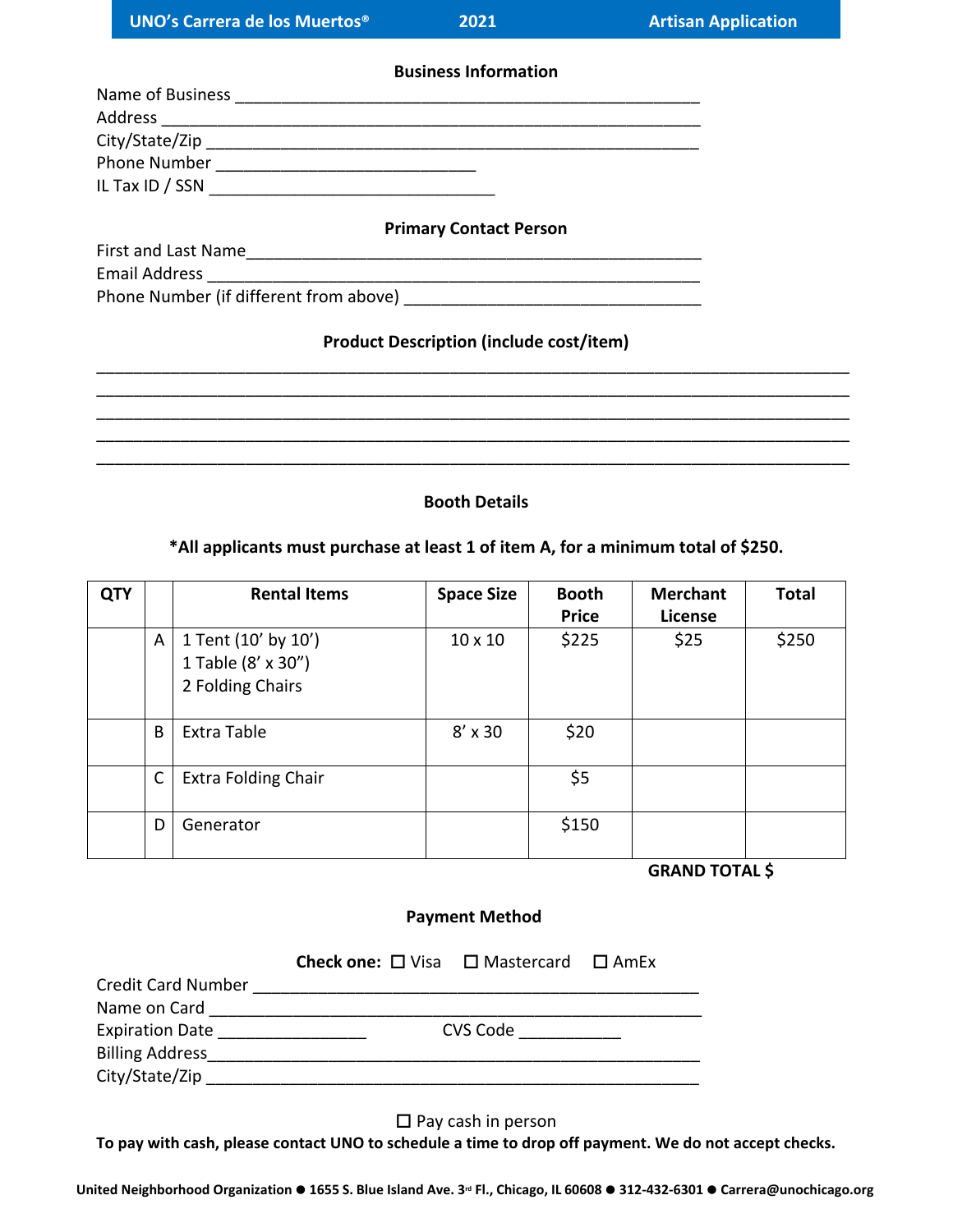### **Please Initial Each:**

*\_\_\_I authorize United Neighborhood Organization (UNO) to charge the TOTAL amount to my credit card.*

*\_\_\_I authorize United Neighborhood Organization (UNO) to reserve and assign a booth space on my behalf.*

*\_\_\_ I understand that to reserve a space for UNO's Carrera de los Muertos® / Race of the Dead, my payment must be paid for in full. If I do not pay, I will not have a space at the event.*

*\_\_\_I understand this is a "Rain or Shine" event and no refunds will be given based on weather conditions or within 14 days of the start date.*

*\_\_\_Refunds will only be given if requested 15 or more days before Race Day, and refunds will be returned less a 20% deduction for processing fees.*

*\_\_\_ I have read and accept the Terms & Conditions.*

| Signature         |  |  |  |
|-------------------|--|--|--|
| <b>Print Name</b> |  |  |  |

**Date** *\_\_\_\_\_\_\_\_\_\_\_\_\_\_\_\_\_\_\_\_\_\_\_\_\_\_\_\_\_\_\_\_\_*

### **For UNO's Use Only**

| Application Received: □ Email □ In person □ Other |  | Date |
|---------------------------------------------------|--|------|
| Payment Received/Cleared $\square$ Date           |  |      |
|                                                   |  |      |
| Notes:                                            |  |      |
|                                                   |  |      |
|                                                   |  |      |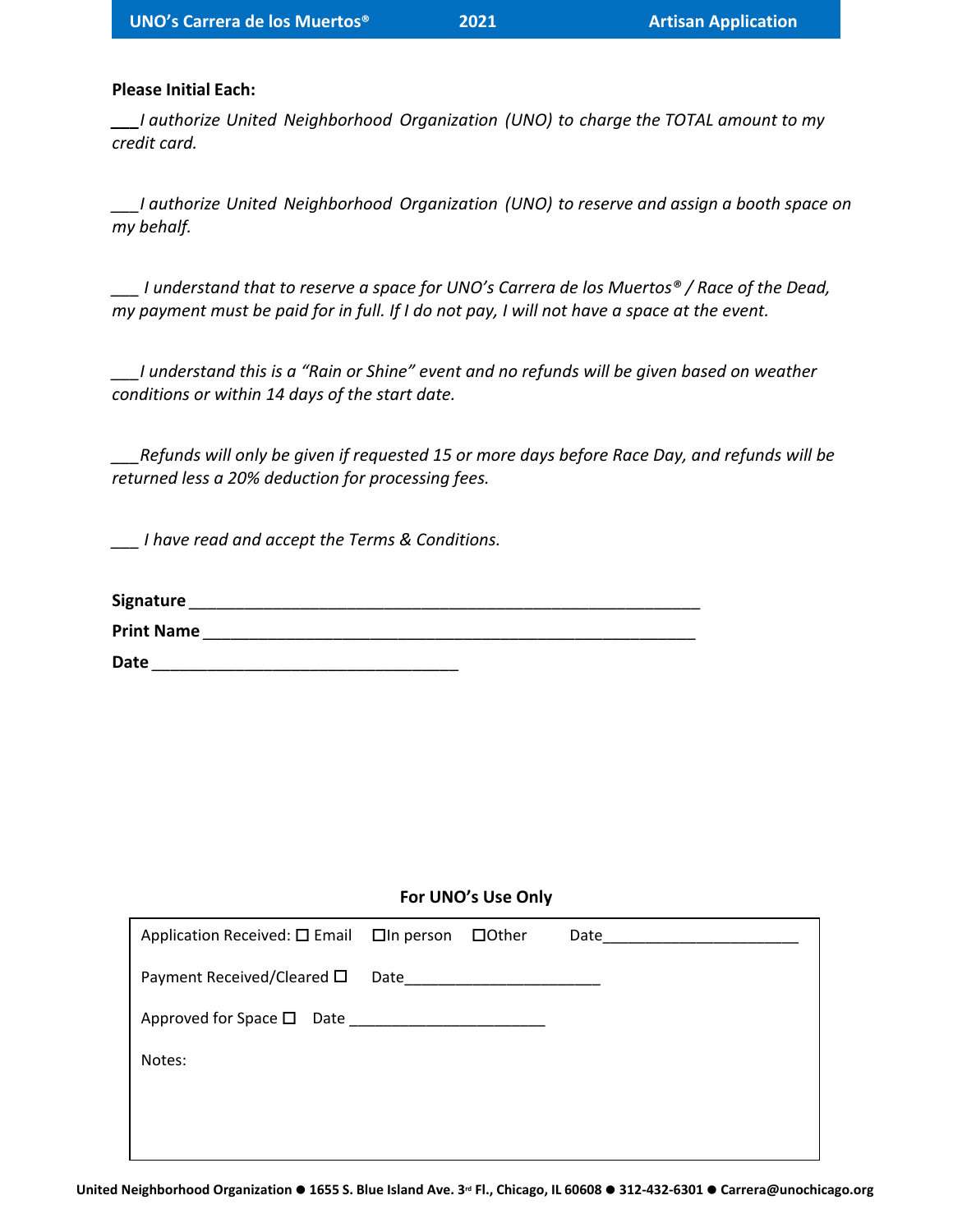## **TERMS & CONDITIONS**

**Merchandise Quality Standards:** All merchandise must be approved by UNO. All collectibles must have had monetary or artistic value when originally made. UNO prohibits any and all fake/pirated/counterfeit goods as well as imported "container" merchandise. Merchandise is subject to UNO's review at any time. If UNO determines, in its sole discretion, that merchandise does not conform to show standards, it must be removed immediately. If multiple violations occur, UNO may revoke your license for exhibit space. Upon such revocation, you must pack and leave the show immediately – without refund.

**Designer Merchandise Criteria:** All independent designers must be on-site at the event to sell their own designs except in special situations that are approved in advance by UNO. No thirdparty sales are allowed. All merchandise must be originally designed and produced by the designer. Under no circumstances will mass produced items be allowed.

**Payment and Refunds:** The payment for space (Item A) is due with the signing of the contract. Payment in full for UNO's Carrera de los Muertos®/Race of the Dead is due 16 calendar days before the event. You may pay by credit card or cash. Include all payment information in the application. If more than one form of payment will be used, please include supplemental payment details at the bottom of this application. You may also notify UNO, in writing (E.g., via email), of intent to use a different form of payment if first payment is not sufficient. UNO cannot confirm your reservation without complete credit card information or cash. This is a rain or shine Event; no fees will be refunded due to weather. No refunds will be given within 14 days of UNO's Carrera de los Muertos®/Race of the Dead start date. Refunds will be given if requested 15 or more days before the start date of the event with a 20% processing fee deducted.

**Tents:** Tents will be provided by UNO's Carrera de los Muertos®/ Race of the Dead. You will be liable for any non-weather-related damage to the tent provided to you.

**Tables:** One table, 8ft long, and two foldable chairs will be provided by UNO. Each additional table will incur a cost of \$20; each additional folding chair will incur a cost of \$5. A generator r e ntal costs \$150. These requests must be ordered in advance with your application. There are no refunds for tables and chairs ordered but not used. We cannot guarantee furniture/equipment if it is not ordered on your initial application.

**Electricity:** If you (vendor) require access to an electrical outlet, please notify UNO in advance with your application.

**Booth:** You may not split your booth with another vendor. *\*Subletting booths is not permitted without authorization from UNO.*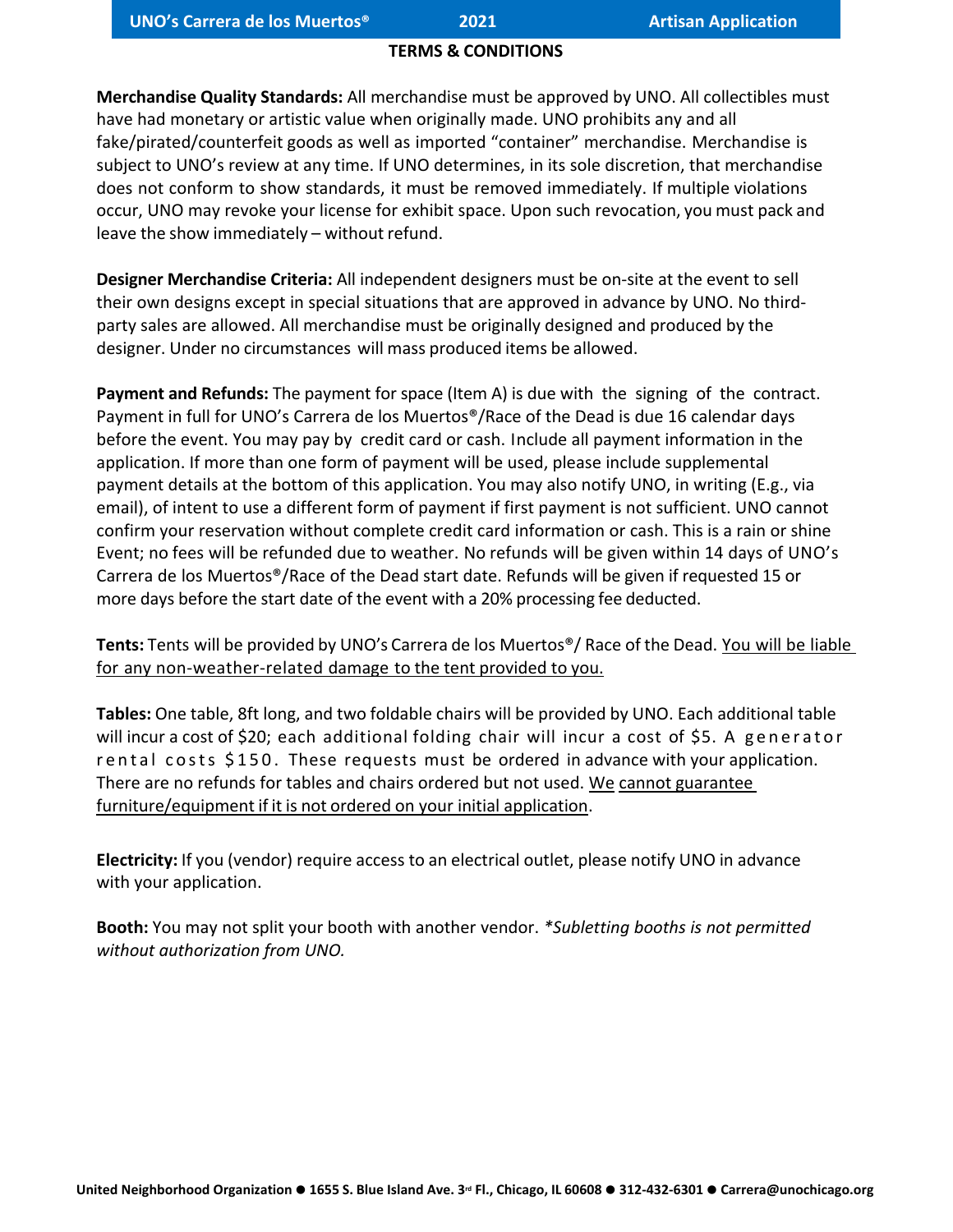**Customer Receipts:** While we do not insist that you give a money back guarantee on all merchandise sold, YOU MUST write on the receipt any description and age of the merchandise. In the case of a dispute, UNO management will be the final arbiter and the vendor must accept our judgment if the item is deemed to be a reproduction or misrepresentation.

**Pricing:** All merchandise must be clearly priced. No signs indicating "sale", "huge discount", etc. will beallowed.

**Sales Tax:** You must collect and pay sales taxes to the state of Illinois via your Illinois Resale Tax number. If your business is not based in Illinois, tax-reporting forms may be provided to you. In any event, UNO bears no responsibility of payment of sales tax, and you agree to indemnify UNO for any failure by you to pay the required sales taxes to the State of Illinois. UNO may be required by law to send the State of Illinois a complete list of vendors who participate in the event. Your State tax ID must be included on the contract.

**Advertising:** No signs or advertising devices shall be used unless approved by UNO.

**Laws Applicable:** Vendors shall abide by and observe all laws, rules, and regulations of the State of Illinois and the City of Chicago and department thereof.

**Force Majeure:** In the event that any part of the exhibit area thereof is unavailable whether for the entire event, or a portion of the event, as result of fire, flood, tempest or any other such cause or as a result of governmental intervention, malicious damage, acts of war, dispute, or any other cause of emergency over which UNO has no control, or should UNO decide that because of any such cause it is necessary to cancel, postpone, or re-site the Exhibit, or reduce the installation time, exhibit time, or move-out time, UNO shall not be liable to indemnify or reimburse the vendor in respect of any damage or loss, direct or indirect, arising as a result thereof. Neither UNO, nor any of their officers, agents, employees, or other representatives, shall be held accountable or liable for, and the same are hereby released from accountability for liability, for any damage, loss, harm or injury to the person or any fire, water, accident or any other cause, and none of the parties hereto mentioned will obtain insurance against any such damage, loss, harm or injury.

The applicant hereby agrees to indemnify, defend and protect UNO and hold and save the above party from any and all claims, demands, suits, liability, damages, loss, cost, attorney fees and expenses of whatever kind of nature which might result from or arise out of any action or failure to act of the applicant or any of his or her employees, including but not limited to claims or damage or loss of property, or from or out of any damage, loss, harm or injury to the person or any person or any property of the applicant.

**Damage to Property:** The vendor is liable for any damage caused to standard booth equipment, or to other exhibitors' property. The vendor may not mark, tack, make holes,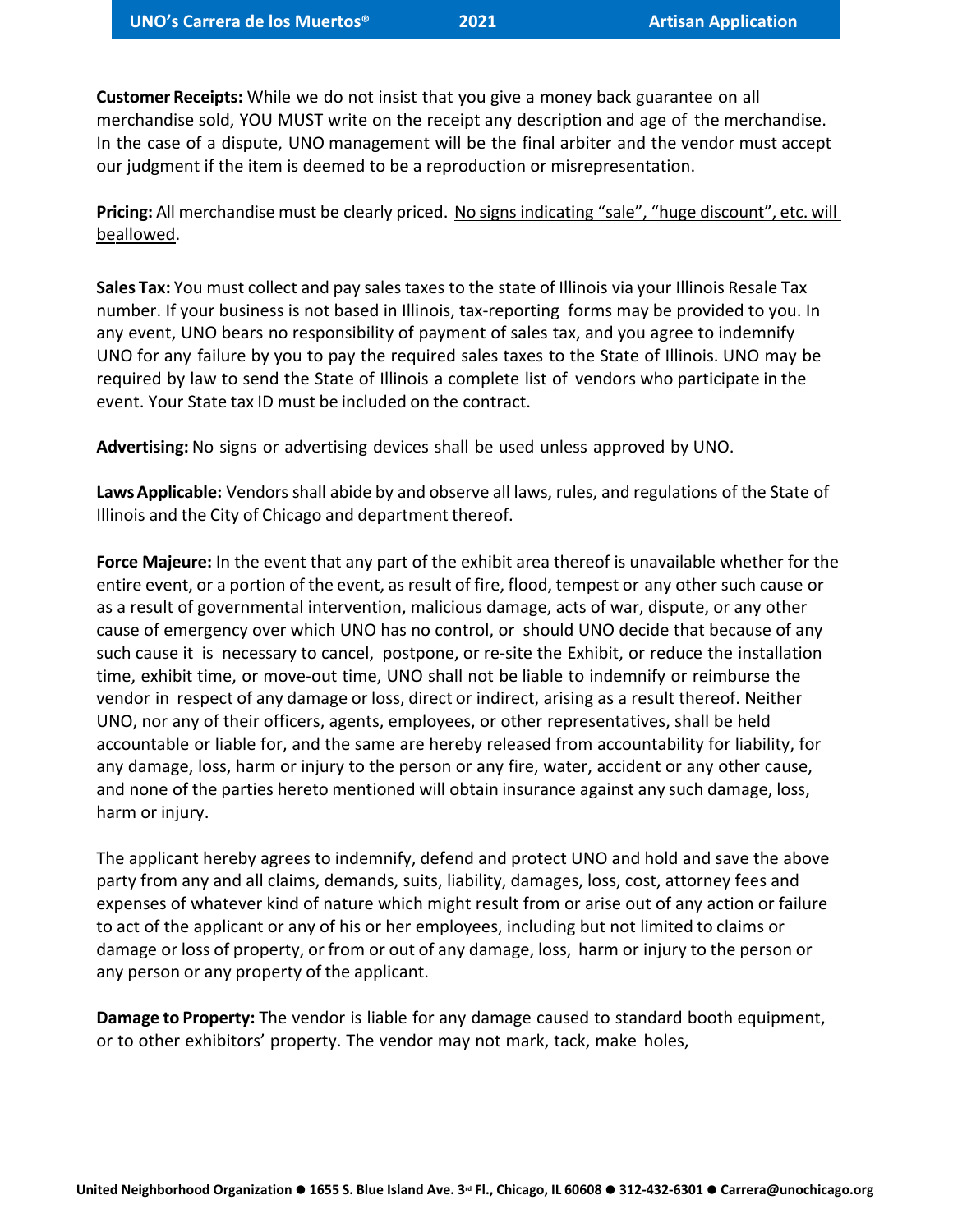apply paint, lacquer, adhesives or other coating to walls, ground, or standard booth equipment.

**Booth Relocation:** Vendor will not be allowed to move to a different booth space from the one assigned without permission from UNO.

**Disability Provisions:** Vendor represents and warrants (i) that its exhibit will be accessible to the full extent required by law; (ii) that its exhibit will comply with the Americans with Disabilities Act ("ADA") and with any regulations implemented by that Act; and (iii) that it shall indemnify and hold UNO harmless from and against any and all claims and expenses, UNO attorney's fees and litigation expenses, including attorney's fees and litigation expenses, that may be incurred by or asserted against UNO its officers, directors, agents, or employees on the basis of the vendor's breach of this paragraph or non- compliance with any of the provisions of the ADA.

**Assumption of Risk:** Vendor assumes full and complete risk and responsibility for any discomfort, illness, injury, or accident which may occur while I prepare for or participate in the Carrera de los Muertos®/Race of the Dead event while on premises of the Event, traveling to or from the Event, or as a result of participating in and/or observing the Event. Vendor understands that participating in the Event may be hazardous, and that he/she should not register or participate unless medically able. It is vendor's responsibility to ensure all members of the vendor's team are medically and physically able to participate in the Event and/or any activities related to the Event. Vendor is aware of and assume all risks associated with participating in and/or observing the Event including, without limitation, risks of temporary or permanent injury, death, and illness including 2019-nCoV (aka COVID-19) and all other coronaviruses to vendor and/or the party(ies) for whom he/she is working with. Vendor will responsibly adhere to any and all coronavirus-related health restrictions and guidelines as recommended by UNO, the City of Chicago, and/or the CDC such as the wearing of a facial mask. Vendor is aware of and assumes all risks associated with participating in and/or observing the Event that may come as a result of contact with other human beings, animals and insects, weather conditions, traffic conditions, and/or Acts of God.

**Representation as a Vendor:** Vendor represents and warrants that he/she is in good enough physical condition to safely participate in the Carrera de los Muertos®/Race of the Dead event and has no medical condition that would make participation in the Event hazardous to oneself and others including, but not limited to, a suspected or known case of COVID-19. Vendor consents to medical care and transportation to obtain treatment in the event of injury or illness and understands that this contract extends to any liability arising out of or in any way connected with the medical care and transportation provided in the event of an emergency and/or injury or illness. Vendor understands that medical care may not be available, but if it is, vendor assumes liability for any and all medical expenses incurred as a result of participation in the Event. Vendor understands and agrees that he/she and all members of the Vendor's team are expected to always exhibit appropriate behavior while participating in and/or observing the Event and to obey all applicable laws while participating in or observing the Event including general respect and consideration for all people, equipment, facilities and properties. Vendor agrees that UNO may dismiss me, without refund, if his/her behavior is deemed inappropriate or if vendor is determined to be potentially harmful to other people or subject to cause negativity to the Event and/or the reputation of *Carrera de los Muertos®* and/or UNO.

**Use of Likeness:** Vendor grants UNO permission to photograph and record vendor and his/her